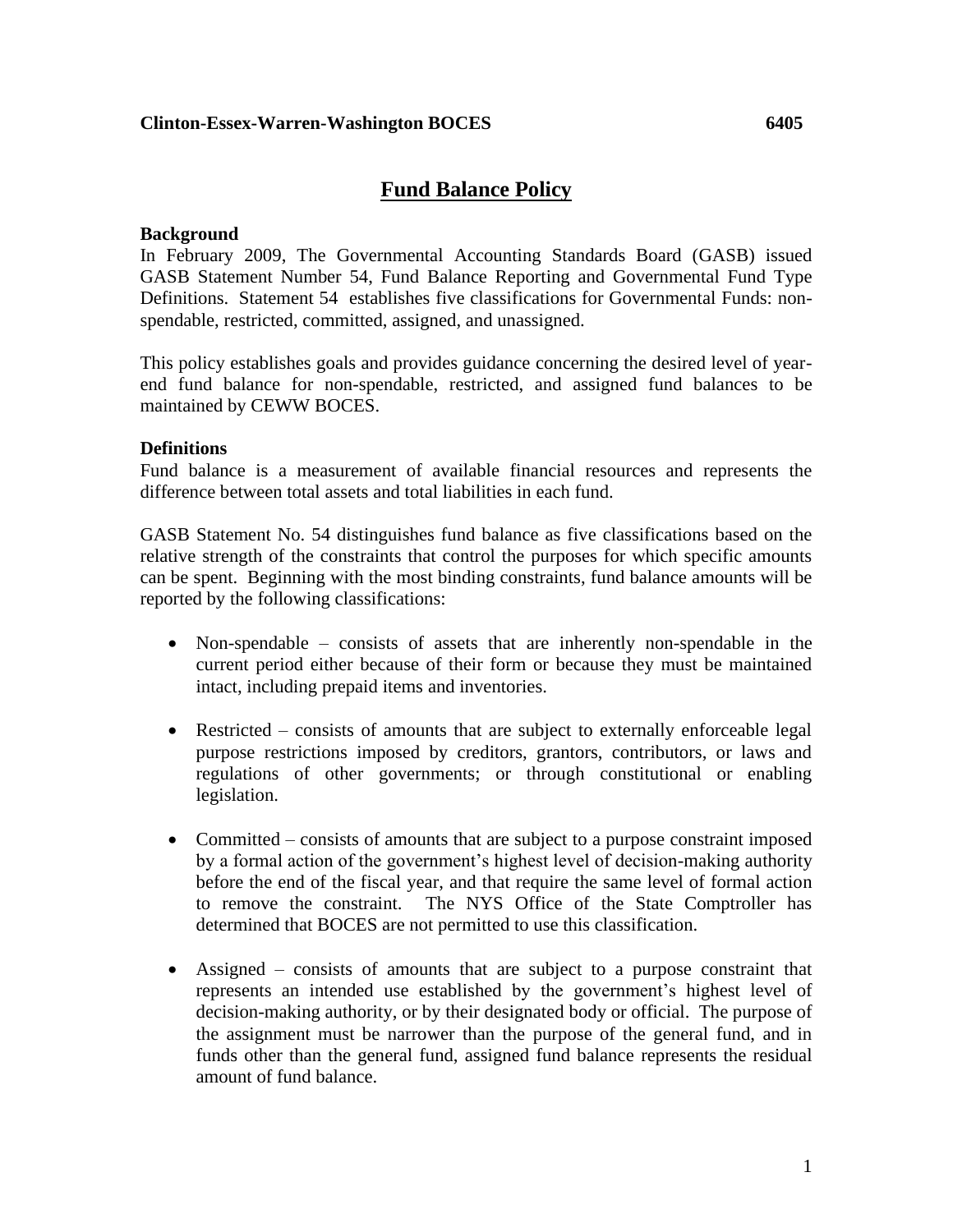• Unassigned – represents the residual classification for the government's general fund, and could report a surplus or deficit. In funds other than the general fund, the unassigned classification should be used only to report a deficit balance resulting from overspending for specific purposes for which amounts had been restricted, committed, or assigned.

## **Guidelines**

The fund balance of CEWW BOCES' General Fund has been accumulated to provide stability and flexibility and to respond to unexpected adversity and/or opportunities.

The order by which CEWW BOCES will spend restricted and assigned fund balance will be evaluated on an annual basis on the current financial conditions.

### **Fund Balance Classifications – Governmental Funds**

The following is a listing of the classifications for CEWW BOCES' current Reserves and Designations.

### Non-spendable Fund Balance

Reserve for Inventory  $-$  is used to restrict that portion of fund balance, which is not available for appropriation. The reserve is accounted for in the school lunch fund.

## Restricted Fund Balance

Unemployment Insurance Reserve Fund (GML § 6-m). This reserve is designated to pay the cost of future unemployment liabilities and shall maintain a balance of monies not to exceed the amount which might reasonably be deemed necessary to meet anticipated claims arising from payments to unemployment insurance which are permitted by law. This reserve shall be accounted for in the General Fund.

The Unemployment Insurance Reserve Fund will maintain a balance of \$295,000. Contributions will be made to the reserve only to such extent as necessary to replenish the balance. This reserve fund may only be utilized in accordance with General Municipal Law Section 6-m at such time that the annual claims exceed the **related** budget appropriations for the given fiscal year.

• Employee Benefit Accrued Liability Reserve Fund (GML § 6-p). This reserve is designated for the payment of accrued employee benefits due an employee upon termination of the employee's service. This reserve shall maintain a balance of monies not to exceed the amount obligated for compensated absences at year-end. Interest will be credited to the reserve annually. This reserve shall be accounted for in the General Fund.

The Board may authorize contributions to the reserve in an amount not to exceed the estimated year-end liability, to the extent the amount is covered by current year budget appropriations.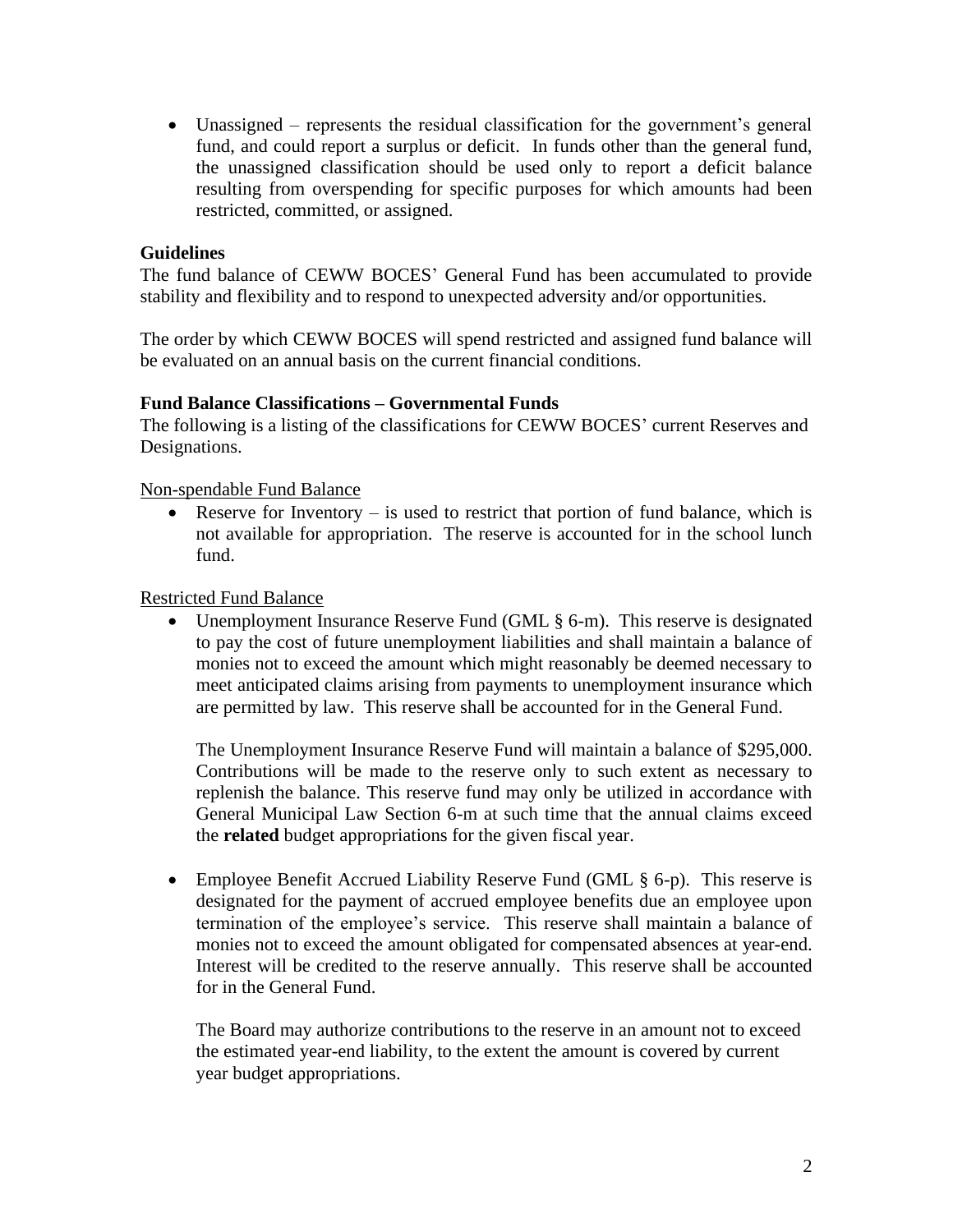• Retirement Contribution Reserve Fund (GML § 6-r). This reserve is designated to pay the cost of employer retirement contributions to State and Local Employees Retirement System (ERS) and shall be maintained at an amount to be determined annually by the Board based on existing market conditions and future anticipated contribution rates for the NYS and Local Employees Retirement System. Interest will be credited to the reserve annually. This reserve shall be accounted for in the General Fund.

Contributions to this reserve may be made at such time as the annual budget appropriations exceed the current ERS obligation and the reserve balance is below the annually approved amount. If it is determined that an excess exists in the reserve, the reserve may be reduced in accordance with General Municipal Law, Section 6-r.

• Retirement Contribution Reserve– Teachers' Retirement System (TRS) Sub-Fund (GML §6-r). This reserve is designated to finance employer retirement contributions to the New York State Teachers' Retirement System as authorized by the Board. The balance of the Reserve Sub-Fund shall not exceed 10% of the total compensation or salaries of all teachers (as that term is defined in Education Law §501[4]) employed by the BOCES who are members of TRS paid during the immediately preceding fiscal year. Interest will be credited to the reserve annually. This reserve shall be accounted for in the General Fund.

Annual contributions, as authorized by the Board, to the Reserve Sub-Fund shall not exceed 2% of the total compensation or salaries of all teachers (as that term is defined in Education Law §501[4]) employed by the BOCES who are members of TRS paid during the immediately preceding fiscal year.

### **Assigned Fund Balance**

- Reserved for Encumbrances represents the amount of outstanding encumbrances at the end of the fiscal year. The Purchasing Agent shall be authorized to assign reserves for encumbrances.
- Career and Technical Education (CTE) Instructional Equipment Reserve Fund. Section 1950 of the Education Law and Section 170.3 of the Regulations of the Commissioner of Education permits Boards of Cooperative Educational Services (BOCES) to establish a Career Education Instructional Equipment Reserve Fund for the replacement and purchase of advanced technology equipment used in instructional programs  $(\S 1950(4)(ee))$ ; 8 NYCRR  $\S 170.3(k)$ . This reserve is further governed by the BOCES under Policy #6227. Interest will be credited to the reserve annually and shall be accounted for in the Capital Fund.

Purchases from the reserve fund are limited to technologically advanced equipment costing \$1,000 or more. The Board, upon recommendation from the District Superintendent, shall be authorized to assign uses of this reserve.